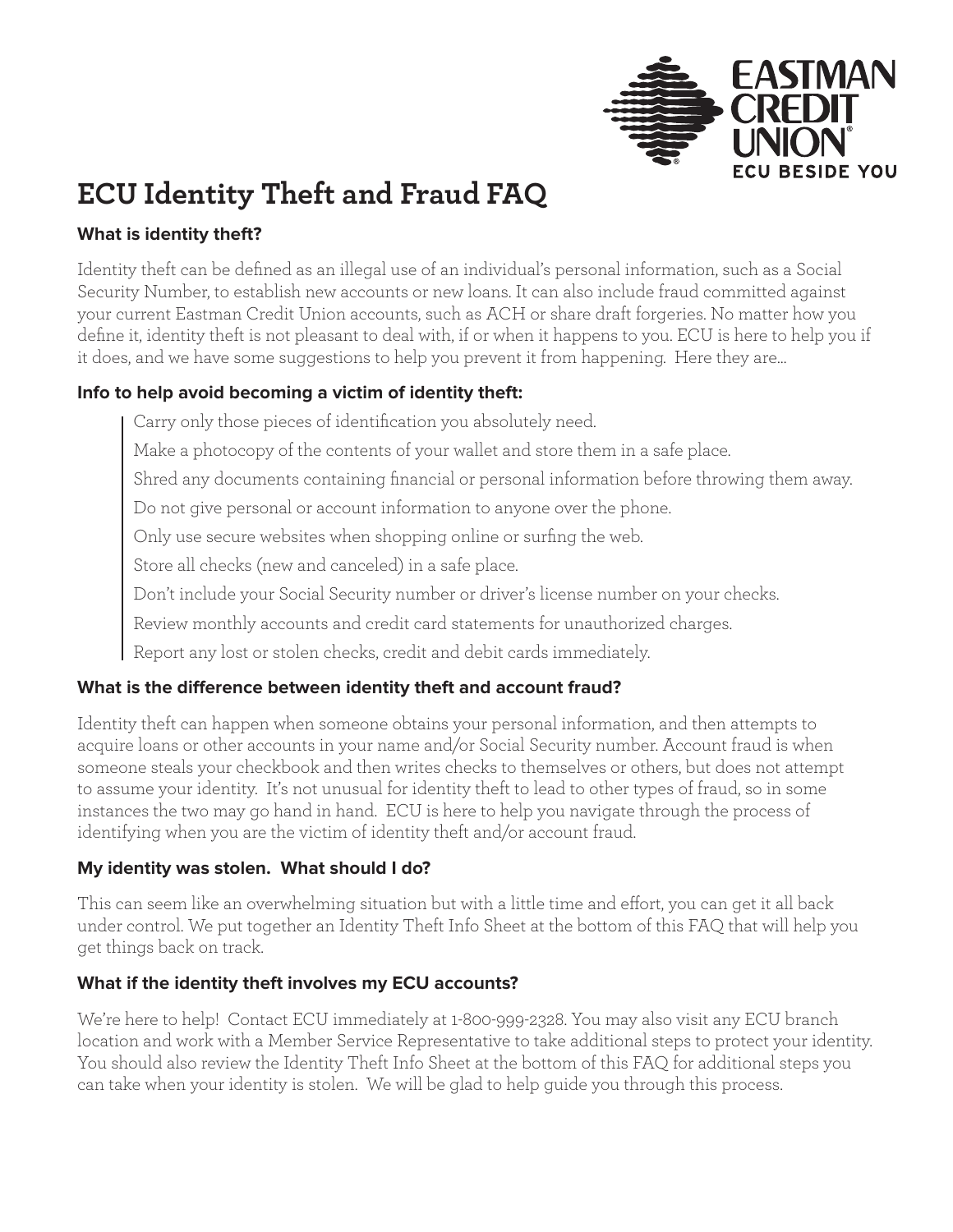#### **I think my identity was stolen online. What do I need to do?**

First things first. Turn off any device you think is compromised, and immediately reset ALL of your passwords for email, social media, shopping, banking, etc. from a different computer/device than the one you believe is compromised. ECU also recommends that you have your computer/device professionally inspected and cleaned prior to allowing you to access ECU Online again. We will take steps to protect your ECU Online account access, including blocking all access to it until you notify us that your computer/device has been cleaned. In addition to blocking ECU Online access, we will also need to close and reopen new accounts for you. We do this because your account numbers could have been compromised and used at any time. That's not something you want to deal with down the road, it takes a little time but it's well worth it when this happens.

#### **I didn't allow anyone to use my computer/device, but I have given someone my ECU Online login credentials. What should I do?**

Change your ECU Online user ID and password now! Seriously, stop reading this and do it, you can pick this back up in a minute. Contact ECU at 1-800-999-2328 if you don't know how to change your ECU Online user ID and password and we'll be glad to help. We also need to close and reopen new accounts since your account numbers may have been compromised. NEVER give anyone your ECU Online login credentials.

#### **What should I do if I notice an unusual transaction on my account?**

Contact ECU immediately. We will work with you to determine more about the transaction and take appropriate action. There are time constraints on certain types of transactions so it's imperative that you review your accounts on a regular basis and notify us immediately if you notice something unusual. Reviewing your accounts regularly is one of the best proactive things you can do!

What if my personal information was physically stolen? This may include your purse, wallet, phone, mail, and even your trash.

You should file a police report as soon as possible. Contact ECU if any of the information was related to your ECU accounts. Depending on the information that was taken, we will advise you on steps you can take to protect your identity. If your phone is stolen, you should also contact your service provider and have the phone blocked. They might also be able to remotely wipe the device, to help prevent additional information theft. Smartphones contain a large amount of data about you, and if someone is able to access the phone, it may give them access to additional personal information that they could use. Refer to the Identity Theft Info Sheet at the bottom of this FAQ for additional steps you can take in this situation.

#### **If I discover a loan or deposit account I don't recognize, what should I do?**

Contact the institution where the account or loan is established. Request more information to determine if the account is legitimate or if it was opened fraudulently. If you determine that it is fraud, file a dispute with the institution. You can also refer to the Identity Theft Info Sheet at the bottom of this FAQ for some additional steps you can take, in addition to filing a dispute.

#### **What if the deposit account or loan I don't recognize is with ECU?**

Contact ECU immediately at 1-800-999-2328. We hate ID Theft and Fraud just as much as you do! We will investigate the account and let you know what we find. We will take the appropriate actions, and please know, that if it's not your account or loan, you will not be held responsible for it.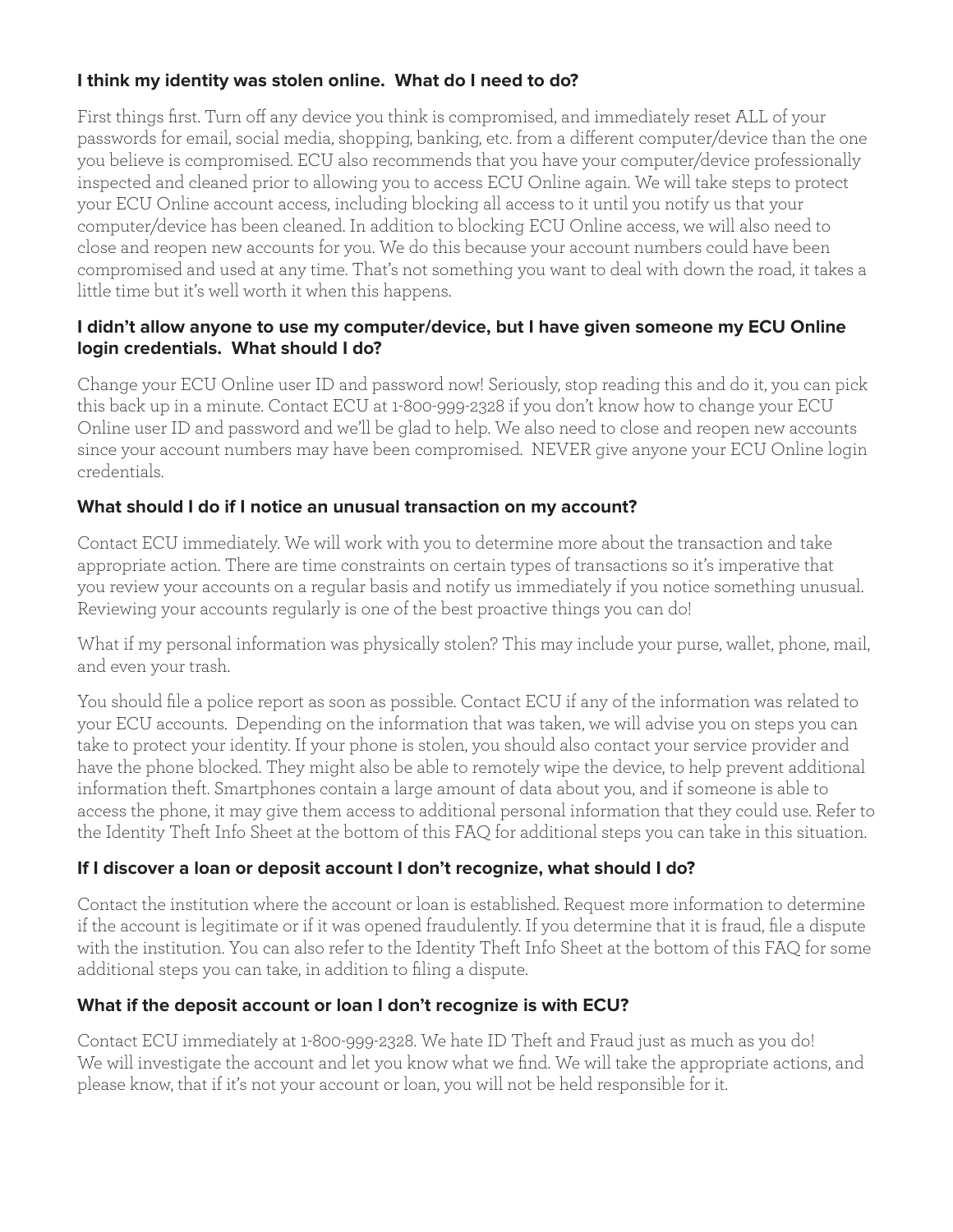#### **I reviewed my credit reports and I found an account that I didn't open. What do I do now?**

If the accounts are with ECU, please contact us immediately at 1-800-999-2328 and we will investigate them and let you know what action needs to be taken. If the accounts are with another institution, contact that institution and ask for additional information on the accounts. If you determine that the accounts are fraudulent, refer to the Identity Theft Info Sheet at the bottom of this FAQ for additional steps you can take.

#### **What if I think someone I know or a family member is trying to access my information?**

Contact ECU if you believe this is occurring on your accounts with ECU. We will work with you to protect your accounts.

#### **I am concerned about the Equifax Credit Bureau breach and data breaches in general. What can I do to protect my identity?**

We understand, and you should be concerned. Here are some things you can do to protect your identity now and in the future:

Equifax has provided a website for consumers to obtain updated information and to determine if they have been impacted by this breach. That website is: www.equifaxsecurity2017.com

Equifax will provide a year of free credit monitoring to consumers. They can request this service at the Equifax site mentioned above.

Check credit reports. Consumers can obtain these for free at www.annualcreditreport.com. It may be prudent to order a credit report from a different agency every few months instead of ordering credit reports from all agencies at once.

Monitor all credit card and online accounts closely for unauthorized activity

Consider placing a credit freeze on credit reports. This will make it difficult for someone to open credit accounts under your name. For more information about a credit freeze, visit the Federal Trade Commission website at consumer.ftc.gov

File taxes as early as possible. One common form of identity theft happens when someone with access to your SSN files taxes under your name before you do in order to obtain tax refunds.

Consider opting out of offers for new credit and insurance that are sent via postal mail. Identity thieves like to intercept these credit offers and open lines of credit or obtain insurance fraudulently. To opt out, consumers can call 1-888-567-8688 or visit www.optoutprescreen.com